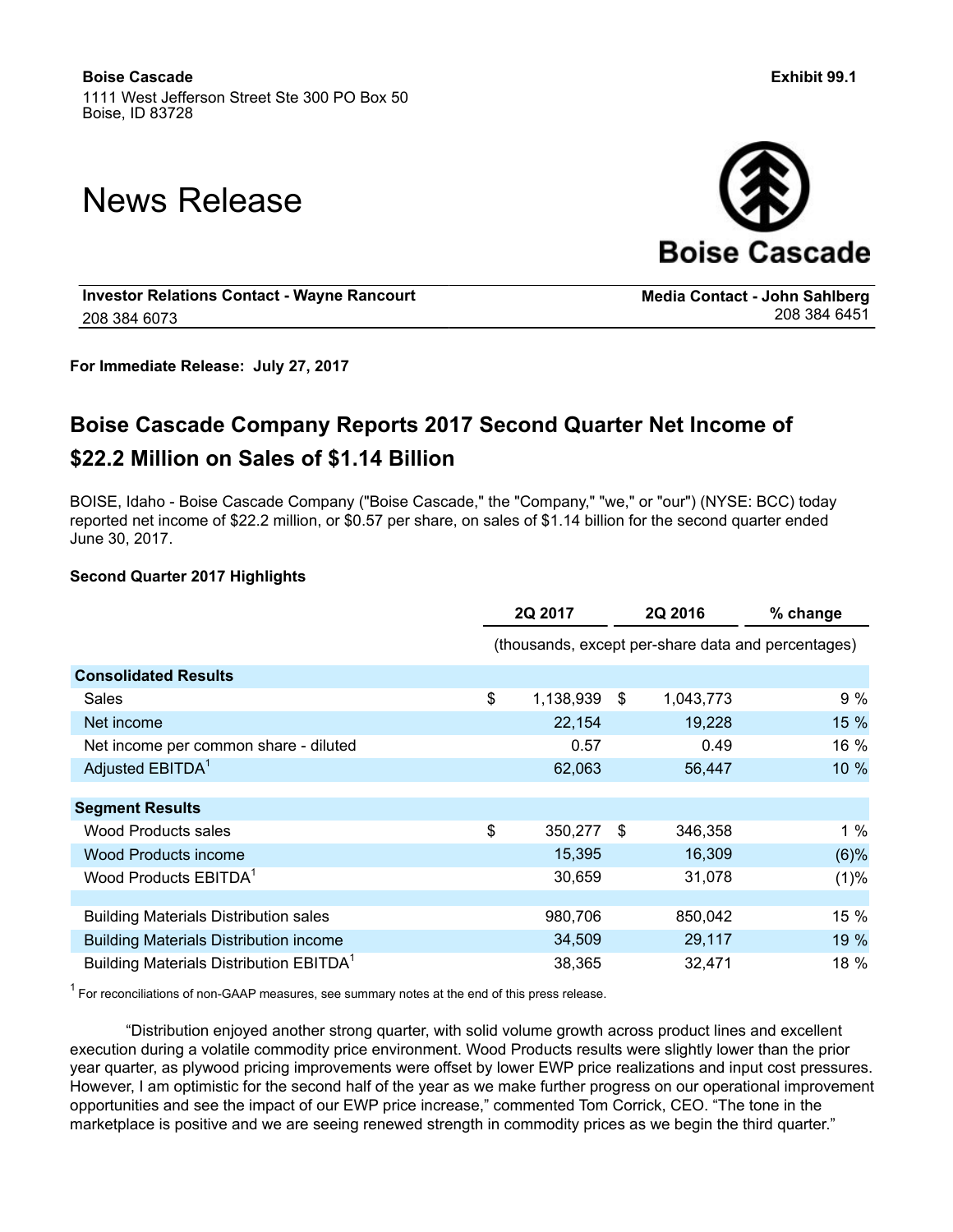In second quarter 2017, total U.S. housing starts increased by approximately 1% compared to the same period last year, driven by an approximate 9% increase in single-family starts, offset by an approximate 15% decrease in multi-family. Single-family residential construction is the primary demand driver of our sales. On a year-to-date basis, total U.S. housing starts improved 4% compared to the same period last year, driven by an approximate 8% increase in single-family starts.

#### **Wood Products**

Wood Products sales, including sales to Building Materials Distribution (BMD), increased \$3.9 million, or 1%, to \$350.3 million for the three months ended June 30, 2017, from \$346.4 million for the three months ended June 30, 2016. The increase in sales was driven primarily by higher sales prices for plywood and lumber. These increases were offset by decreases in plywood and lumber sales volumes and sales prices for I-joists. Sales volumes for laminated veneer lumber (LVL) and I-joists (collectively EWP), as well as sales prices for LVL, were relatively flat compared with the same period in the prior year. By the end of the second quarter 2017, gross sales prices for EWP had increased as expected from the list price increase implemented in late first quarter 2017. However, the benefit of the list price changes was offset by short-term price protection arrangements with certain customers and adjustments to estimated volume rebates.

Wood Products segment income decreased \$0.9 million to \$15.4 million for the three months ended June 30, 2017, from \$16.3 million for the three months ended June 30, 2016. The decrease in segment income was due primarily to higher OSB costs used in the manufacture of I-joists, as well as higher per-unit conversion costs resulting from lower plywood and lumber sales volumes. In addition, lower sales prices for I-joists contributed to the decrease in income. These decreases were offset partially by higher plywood and lumber sales prices.

|                                   | 2Q 2017 vs. 2Q 2016 | 2Q 2017 vs. 1Q 2017 |
|-----------------------------------|---------------------|---------------------|
| <b>Average Net Selling Prices</b> |                     |                     |
| <b>LVL</b>                        | (1)%                | $-\%$               |
| I-joists                          | (4)%                | (2)%                |
| Plywood                           | 11%                 | 7%                  |
| Lumber                            | 18%                 | 8%                  |
| <b>Sales Volumes</b>              |                     |                     |
| <b>LVL</b>                        | 1%                  | 3%                  |
| I-joists                          | $-\%$               | 5%                  |
| Plywood                           | (2)%                | 10%                 |
| Lumber                            | (13)%               | 2%                  |

Comparative average net selling prices and sales volume changes for EWP, plywood, and lumber are as follows:

#### **Building Materials Distribution**

BMD sales increased \$130.7 million, or 15%, to \$980.7 million for the three months ended June 30, 2017, from \$850.0 million for the three months ended June 30, 2016. Compared with the same quarter in the prior year, the overall increase in sales was driven by sales volume and sales price increases of 8% and 7%, respectively. By product line, commodity sales increased 17%, general line product sales increased 10%, and sales of EWP (substantially all of which are sourced through our Wood Products segment) increased 21%.

BMD segment income increased \$5.4 million to \$34.5 million for the three months ended June 30, 2017, from \$29.1 million for the three months ended June 30, 2016. The improvement in segment income was driven primarily by a gross margin increase of \$12.0 million generated from a sales increase of 15%, offset partially by increased selling and distribution expenses of \$6.1 million.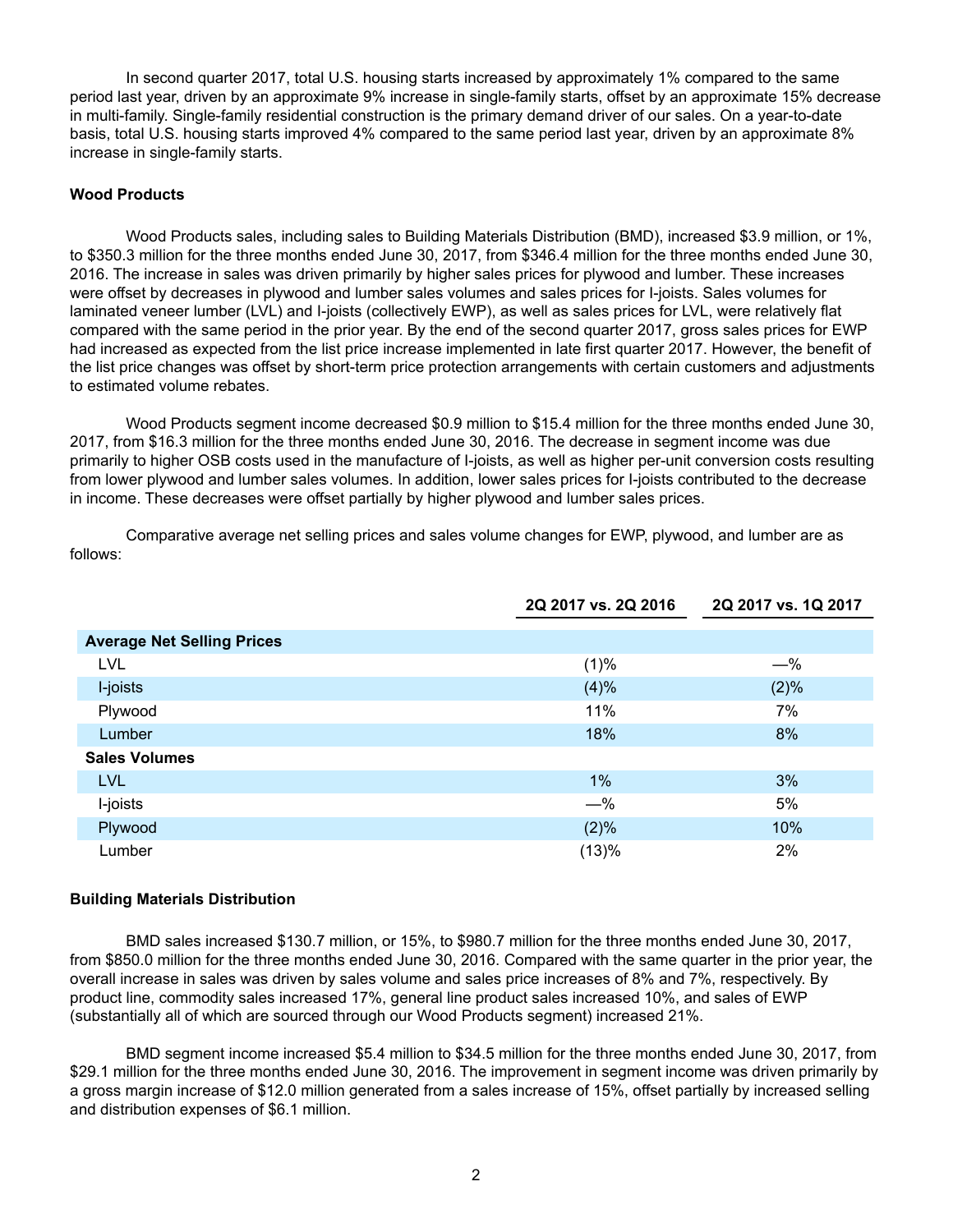#### **Balance Sheet**

Boise Cascade ended the second quarter with \$104.7 million of cash and cash equivalents and \$393.7 million of undrawn committed bank line availability, for total available liquidity of \$498.4 million. The Company had \$438.2 million of outstanding debt at June 30, 2017.

#### **Outlook**

As in recent years, we expect to continue to experience modest demand growth for the products we manufacture and distribute in 2017. As of July 2017, the Blue Chip consensus forecast for 2017 reflects 1.23 million total U.S. housing starts, a 5% expected increase from 2016 levels. We expect to manage our production levels to our sales demand, which will likely result in operating some of our facilities below their capacity as we did in 2016. We also expect plywood sales volumes to be below prior year levels as we shift more veneer away from plywood in support of our EWP growth. Future commodity product pricing could be volatile in response to industry operating rates, net import and export activity, the North American softwood lumber trade dispute, inventory levels in our distribution channels, and seasonal demand patterns. We expect sequential improvement in EWP net price realizations in the second half of 2017.

#### **About Boise Cascade**

Boise Cascade Company is one of the largest producers of engineered wood products and plywood in North America and a leading U.S. wholesale distributor of building products. For more information, please visit the Company's website at www.bc.com.

#### **Webcast and Conference Call**

Boise Cascade will host a webcast and conference call on Thursday, July 27, at 11 a.m. Eastern, to review the Company's second quarter results.

You can join the webcast through the Company's website by going to www.bc.com and clicking on the Event Calendar link under the Investor Relations heading. Please go to the website at least 15 minutes before the start of the webcast to register. To join the conference call, dial 844-795-4410 (international callers should dial 661-378-9637), participant passcode 53370179, at least 10 minutes before the start of the call.

The archived webcast will be available in the Investor Relations section of the Company's website. A replay of the conference call will be available from Thursday, July 27, at 2 p.m. Eastern through Thursday, August 3, at 2 p.m. Eastern. Replay numbers are 855-859-2056 for U.S. callers and 404-537-3406 for international callers, and the passcode will be 53370179.

#### **Basis of Presentation**

As of January 1, 2017, we operate our business using two reportable segments: Wood Products and Building Materials Distribution. Prior to January 1, 2017, we operated our business using three reportable segments: Wood Products, Building Materials Distribution, and Corporate and Other. This change is based on Corporate and Other no longer earning revenue as of January 1, 2017 and thus no longer meeting the definition of a reportable segment. Corporate and Other results are now presented as reconciling items to arrive at total net sales and operating income. Corresponding information for the three and six months ended June 30, 2016 has been revised to conform with current presentation.

We refer to the terms EBITDA and Adjusted EBITDA in this earnings release as supplemental measures of our performance and liquidity that are not required by or presented in accordance with generally accepted accounting principles in the United States ("GAAP"). We define EBITDA as income before interest (interest expense and interest income), income taxes, and depreciation and amortization. Additionally, we disclose Adjusted EBITDA, which further adjusts EBITDA to exclude the change in fair value of interest rate swaps and loss on extinguishment of debt.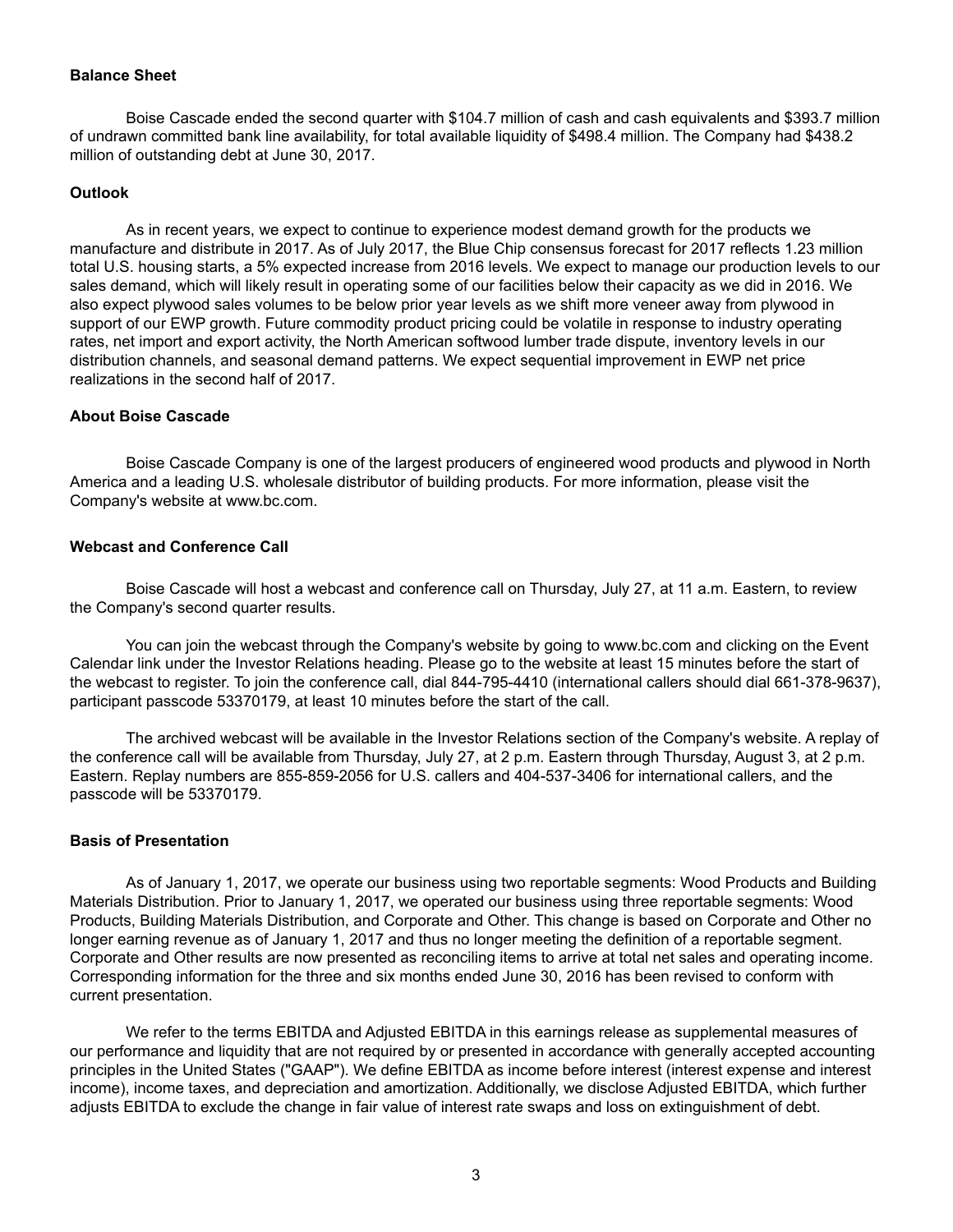We believe EBITDA and Adjusted EBITDA are meaningful measures because they present a transparent view of our recurring operating performance and allow management to readily view operating trends, perform analytical comparisons, and identify strategies to improve operating performance. We also believe EBITDA and Adjusted EBITDA are useful to investors because they provide a means to evaluate the operating performance of our segments and our Company on an ongoing basis using criteria that are used by our management and because they are frequently used by investors and other interested parties when comparing companies in our industry that have different financing and capital structures and/or tax rates. EBITDA and Adjusted EBITDA, however, are not measures of our liquidity or financial performance under GAAP and should not be considered as alternatives to net income, income from operations, or any other performance measure derived in accordance with GAAP or as alternatives to cash flow from operating activities as a measure of our liquidity. The use of EBITDA and Adjusted EBITDA instead of net income or segment income (loss) have limitations as analytical tools, including the inability to determine profitability; the exclusion of interest expense, interest income, and associated significant cash requirements; and the exclusion of depreciation and amortization, which represent unavoidable operating costs. Management compensates for these limitations by relying on our GAAP results. Our measures of EBITDA and Adjusted EBITDA are not necessarily comparable to other similarly titled captions of other companies due to potential inconsistencies in the methods of calculation.

#### **Forward-Looking Statements**

This press release includes statements about our expectations of future operational and financial performance that are forward-looking statements within the meaning of the Private Securities Litigation Reform Act of 1995. The accuracy of such statements is subject to a number of risks, uncertainties, and assumptions that could cause our actual results to differ materially from those projected, including, but not limited to, prices for building products, the effect of general economic conditions, mortgage rates and availability, housing demand, housing vacancy rates, governmental regulations, unforeseen production disruptions, as well as natural disasters. These and other factors that could cause actual results to differ materially from such forward-looking statements are discussed in greater detail in our filings with the Securities and Exchange Commission. Forward-looking statements speak only as of the date of this press release. We undertake no obligation to revise them in light of new information. Finally, we undertake no obligation to review or confirm analyst expectations or estimates that might be derived from this release.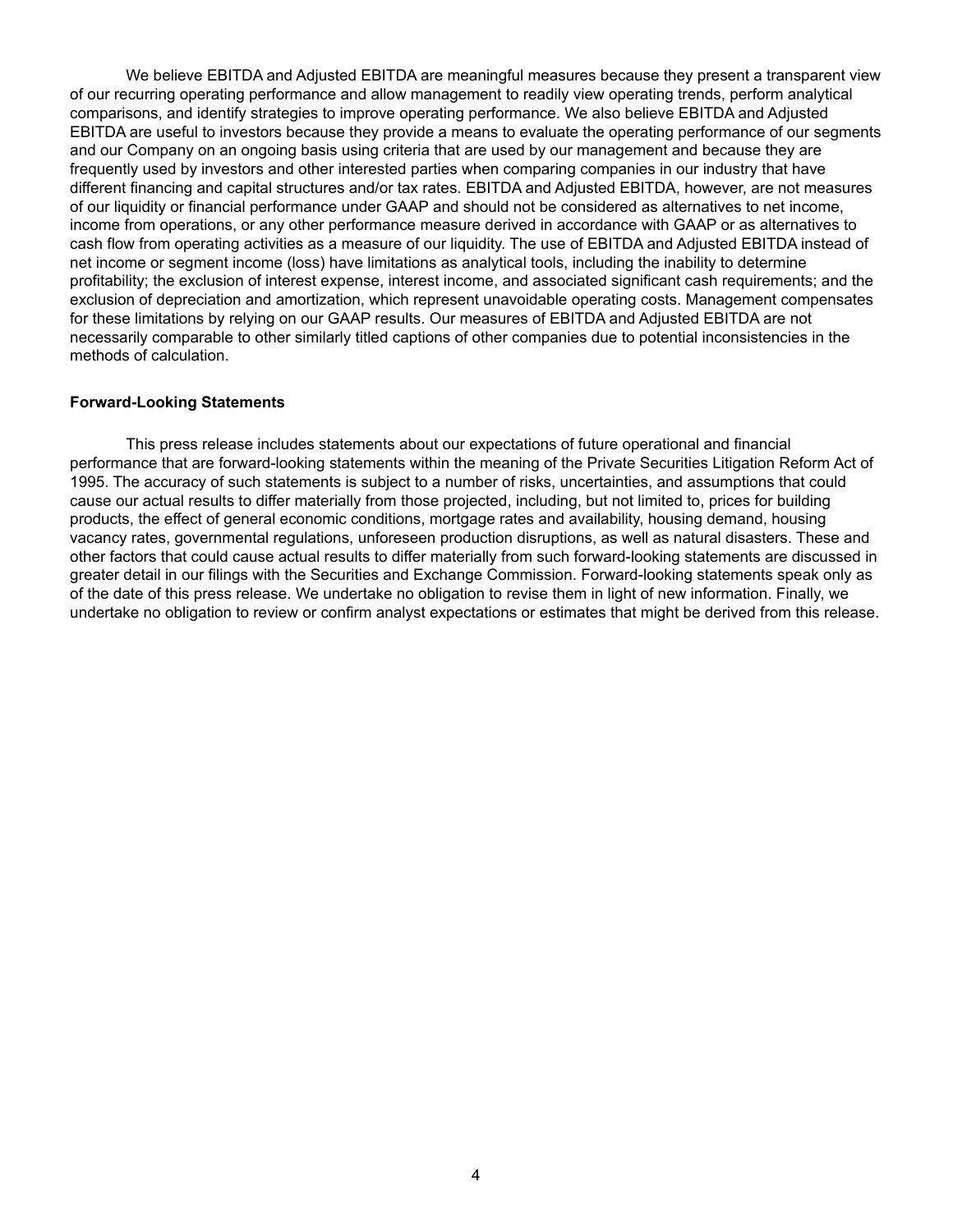### **Boise Cascade Company Consolidated Statements of Operations**

(unaudited, in thousands, except per-share data)

|                                                                            |            |             |               | <b>Three Months Ended</b> |                         |           | <b>Six Months Ended</b>                   |             |               |             |
|----------------------------------------------------------------------------|------------|-------------|---------------|---------------------------|-------------------------|-----------|-------------------------------------------|-------------|---------------|-------------|
|                                                                            |            | June 30     |               |                           |                         | March 31, | June 30                                   |             |               |             |
|                                                                            |            | 2017        |               | 2016                      |                         | 2017      |                                           | 2017        |               | 2016        |
|                                                                            |            |             |               |                           |                         |           |                                           |             |               |             |
| <b>Sales</b>                                                               |            | \$1,138,939 |               | \$1,043,773               | \$                      | 974,443   |                                           | \$2,113,382 |               | \$1,924,468 |
|                                                                            |            |             |               |                           |                         |           |                                           |             |               |             |
| <b>Costs and expenses</b>                                                  |            |             |               |                           |                         |           |                                           |             |               |             |
| Materials, labor, and other operating<br>expenses (excluding depreciation) |            | 980,226     |               | 894,715                   |                         | 846,767   |                                           | 1,826,993   |               | 1,664,259   |
| Depreciation and amortization                                              |            | 19,601      |               | 18,552                    |                         | 19,344    |                                           | 38,945      |               | 33,790      |
| Selling and distribution expenses                                          |            | 82,336      |               | 76,855                    |                         | 73,701    |                                           | 156,037     |               | 144,896     |
| General and administrative expenses                                        |            | 15,565      |               | 15,612                    |                         | 13,572    |                                           | 29,137      |               | 31,664      |
| Other (income) expense, net                                                |            | (1,238)     |               | 172                       |                         | (35)      |                                           | (1, 273)    |               | (1, 413)    |
|                                                                            |            | 1,096,490   |               | 1,005,906                 |                         | 953,349   |                                           | 2,049,839   |               | 1,873,196   |
|                                                                            |            |             |               |                           |                         |           |                                           |             |               |             |
| Income from operations                                                     |            | 42,449      |               | 37,867                    |                         | 21,094    |                                           | 63,543      |               | 51,272      |
|                                                                            |            |             |               |                           |                         |           |                                           |             |               |             |
| Foreign currency exchange gain                                             |            | 13          |               | 28                        |                         | 28        |                                           | 41          |               | 226         |
| Interest expense                                                           |            | (6, 491)    |               | (6, 427)                  |                         | (6, 364)  |                                           | (12, 855)   |               | (12, 229)   |
| Interest income                                                            |            | 54          |               | 27                        |                         | 33        |                                           | 87          |               | 176         |
| Change in fair value of interest rate swaps                                |            | (724)       |               | (1, 532)                  |                         | 295       |                                           | (429)       |               | (1,601)     |
|                                                                            |            | (7, 148)    |               | (7,904)                   |                         | (6,008)   |                                           | (13, 156)   |               | (13, 428)   |
|                                                                            |            |             |               |                           |                         |           |                                           |             |               |             |
| Income before income taxes                                                 |            | 35,301      |               | 29,963                    |                         | 15,086    |                                           | 50,387      |               | 37,844      |
| Income tax provision                                                       |            | (13, 147)   |               | (10, 735)                 |                         | (5,066)   |                                           | (18, 213)   |               | (13,666)    |
| Net income                                                                 | \$         | 22,154      | \$            | 19,228                    | \$                      | 10,020    | \$                                        | 32,174      | \$            | 24,178      |
|                                                                            |            |             |               |                           |                         |           |                                           |             |               |             |
| Weighted average common shares<br>outstanding:                             |            |             |               |                           |                         |           |                                           |             |               |             |
| <b>Basic</b>                                                               |            | 38,643      |               | 38,814                    |                         | 38,500    |                                           | 38,572      |               | 38,834      |
| <b>Diluted</b>                                                             |            | 39,002      |               | 38,972                    |                         | 38,901    |                                           | 38,931      |               | 38,850      |
|                                                                            |            |             |               |                           |                         |           |                                           |             |               |             |
| Net income per common share:                                               |            |             |               |                           |                         |           |                                           |             |               |             |
| <b>Basic</b>                                                               | $\pmb{\$}$ | 0.57        | $\sqrt[6]{3}$ | 0.50                      | $\sqrt[6]{\frac{1}{2}}$ | 0.26      | $\boldsymbol{\boldsymbol{\mathfrak{s}}}$  | 0.83        | $\frac{1}{2}$ | 0.62        |
| <b>Diluted</b>                                                             | \$         | 0.57        | \$            | 0.49                      | \$                      | 0.26      | $\, \, \raisebox{12pt}{$\scriptstyle \$}$ | 0.83        | \$            | 0.62        |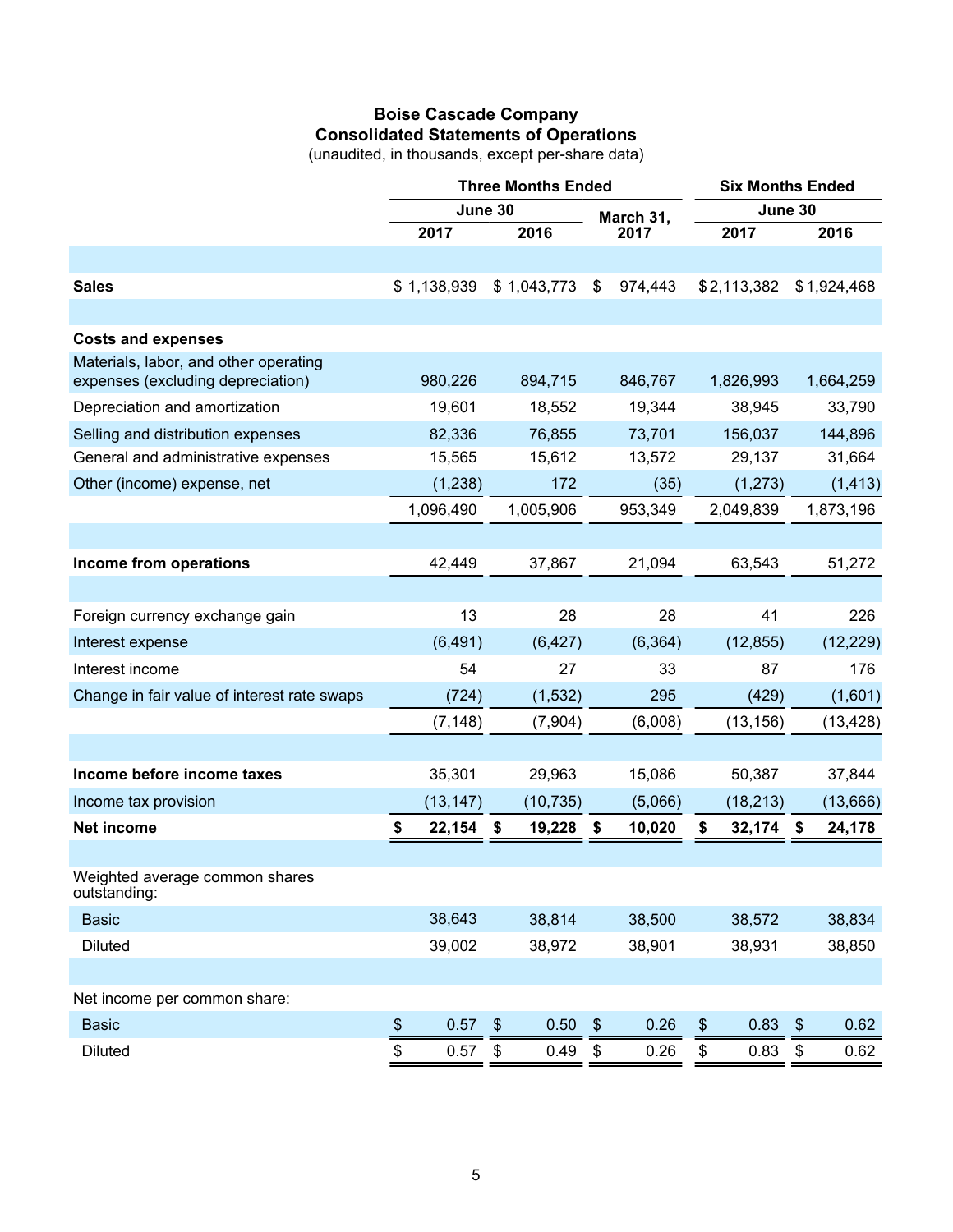### **Wood Products Segment Statements of Operations**

(unaudited, in thousands, except percentages)

|                                                                            |           | <b>Three Months Ended</b> |                       | <b>Six Months Ended</b> |           |  |  |
|----------------------------------------------------------------------------|-----------|---------------------------|-----------------------|-------------------------|-----------|--|--|
|                                                                            | June 30   |                           | March 31,             | June 30                 |           |  |  |
|                                                                            | 2017      | 2016                      | 2017                  | 2017                    | 2016      |  |  |
|                                                                            |           |                           |                       |                         |           |  |  |
| <b>Segment sales</b>                                                       | \$350,277 | \$346,358                 | \$325,657             | \$675,934               | \$649,815 |  |  |
|                                                                            |           |                           |                       |                         |           |  |  |
| <b>Costs and expenses</b>                                                  |           |                           |                       |                         |           |  |  |
| Materials, labor, and other operating<br>expenses (excluding depreciation) | 309,876   | 303,803                   | 292,460               | 602,336                 | 577,745   |  |  |
| Depreciation and amortization                                              | 15,264    | 14,769                    | 15,151                | 30,415                  | 26,403    |  |  |
| Selling and distribution expenses                                          | 7,563     | 8,108                     | 7,736                 | 15,299                  | 15,483    |  |  |
| General and administrative expenses                                        | 3,213     | 3,173                     | 2,870                 | 6,083                   | 9,271     |  |  |
| Other (income) expense, net                                                | (1,034)   | 196                       | 52                    | (982)                   | (1, 281)  |  |  |
|                                                                            | 334,882   | 330,049                   | 318,269               | 653,151                 | 627,621   |  |  |
|                                                                            |           |                           |                       |                         |           |  |  |
| <b>Segment income</b>                                                      | 15,395    | \$<br>16,309              | \$<br>7,388           | 22,783<br>\$            | \$22,194  |  |  |
|                                                                            |           |                           |                       |                         |           |  |  |
|                                                                            |           |                           | (percentage of sales) |                         |           |  |  |
|                                                                            |           |                           |                       |                         |           |  |  |
| <b>Segment sales</b>                                                       | 100.0 %   | 100.0%                    | 100.0%                | 100.0 %                 | 100.0 %   |  |  |
|                                                                            |           |                           |                       |                         |           |  |  |
| <b>Costs and expenses</b>                                                  |           |                           |                       |                         |           |  |  |
| Materials, labor, and other operating<br>expenses (excluding depreciation) | 88.5 %    | 87.7 %                    | 89.8%                 | 89.1 %                  | 88.9%     |  |  |
| Depreciation and amortization                                              | 4.4 %     | 4.3 %                     | 4.7%                  | 4.5 %                   | 4.1 %     |  |  |
| Selling and distribution expenses                                          | 2.2%      | 2.3%                      | 2.4%                  | 2.3%                    | 2.4%      |  |  |
| General and administrative expenses                                        | 0.9%      | 0.9%                      | 0.9%                  | 0.9%                    | 1.4%      |  |  |
| Other (income) expense, net                                                | (0.3)%    | 0.1%                      | $-$ %                 | (0.1)%                  | (0.2 %)   |  |  |
|                                                                            | 95.6 %    | 95.3 %                    | 97.7%                 | 96.6 %                  | 96.6%     |  |  |
|                                                                            |           |                           |                       |                         |           |  |  |
| <b>Segment income</b>                                                      | 4.4 %     | 4.7%                      | 2.3%                  | 3.4%                    | 3.4%      |  |  |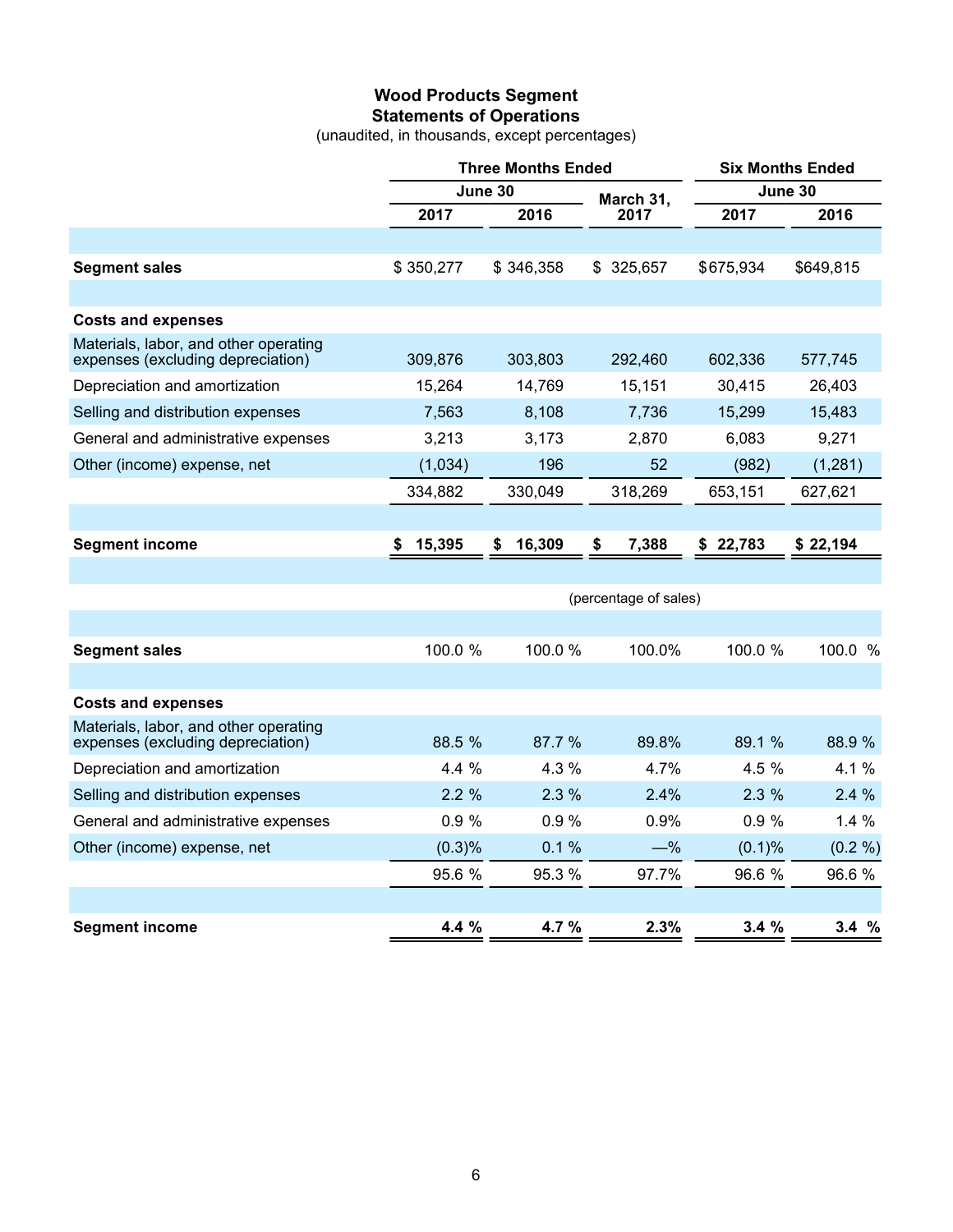### **Building Materials Distribution Segment**

**Statements of Operations**

(unaudited, in thousands, except percentages)

|                                                                            |             | <b>Three Months Ended</b> |              | <b>Six Months Ended</b> |              |  |
|----------------------------------------------------------------------------|-------------|---------------------------|--------------|-------------------------|--------------|--|
|                                                                            |             | June 30                   | March 31     |                         | June 30      |  |
|                                                                            | 2017        | 2016                      | 2017         | 2017                    | 2016         |  |
|                                                                            |             |                           |              |                         |              |  |
| <b>Segment sales</b>                                                       | \$980,706   | \$850,042                 | \$815,683    | \$1,796,389             | \$1,567,296  |  |
|                                                                            |             |                           |              |                         |              |  |
| <b>Costs and expenses</b>                                                  |             |                           |              |                         |              |  |
| Materials, labor, and other operating<br>expenses (excluding depreciation) | 862,349     | 743,700                   | 721,299      | 1,583,648               | 1,379,478    |  |
| Depreciation and amortization                                              | 3,856       | 3,354                     | 3,726        | 7,582                   | 6,589        |  |
| Selling and distribution expenses                                          | 74,648      | 68,574                    | 65,848       | 140,496                 | 129,076      |  |
| General and administrative expenses                                        | 5,548       | 5,356                     | 4,994        | 10,541                  | 9,859        |  |
| Other (income) expense, net                                                | (204)       | (59)                      | (149)        | (352)                   | (196)        |  |
|                                                                            | 946,197     | 820,925                   | 795,718      | 1,741,915               | 1,524,806    |  |
|                                                                            |             |                           |              |                         |              |  |
| <b>Segment income</b>                                                      | 34,509<br>S | \$<br>29,117              | \$<br>19,965 | \$<br>54,474            | \$<br>42,490 |  |
|                                                                            |             |                           |              |                         |              |  |

|                                                                            | (percentage of sales) |         |         |         |          |  |  |  |  |  |  |
|----------------------------------------------------------------------------|-----------------------|---------|---------|---------|----------|--|--|--|--|--|--|
|                                                                            |                       |         |         |         |          |  |  |  |  |  |  |
| <b>Segment sales</b>                                                       | 100.0 %               | 100.0 % | 100.0 % | 100.0 % | 100.0 %  |  |  |  |  |  |  |
|                                                                            |                       |         |         |         |          |  |  |  |  |  |  |
| <b>Costs and expenses</b>                                                  |                       |         |         |         |          |  |  |  |  |  |  |
| Materials, labor, and other operating<br>expenses (excluding depreciation) | 87.9 %                | 87.5 %  | 88.4 %  | 88.2 %  | 88.0 %   |  |  |  |  |  |  |
| Depreciation and amortization                                              | $0.4\%$               | 0.4%    | 0.5%    | $0.4\%$ | 0.4%     |  |  |  |  |  |  |
| Selling and distribution expenses                                          | 7.6 %                 | 8.1%    | 8.1%    | 7.8 %   | 8.2%     |  |  |  |  |  |  |
| General and administrative expenses                                        | 0.6%                  | 0.6%    | 0.6%    | 0.6%    | 0.6%     |  |  |  |  |  |  |
| Other (income) expense, net                                                | $-$ %                 | $-$ %   | $-$ %   | $-$ %   | $-$ %    |  |  |  |  |  |  |
|                                                                            | 96.5 %                | 96.6 %  | 97.6 %  | 97.0 %  | 97.3 %   |  |  |  |  |  |  |
|                                                                            |                       |         |         |         |          |  |  |  |  |  |  |
| <b>Segment income</b>                                                      | 3.5%                  | 3.4%    | 2.4%    | 3.0%    | $2.7 \%$ |  |  |  |  |  |  |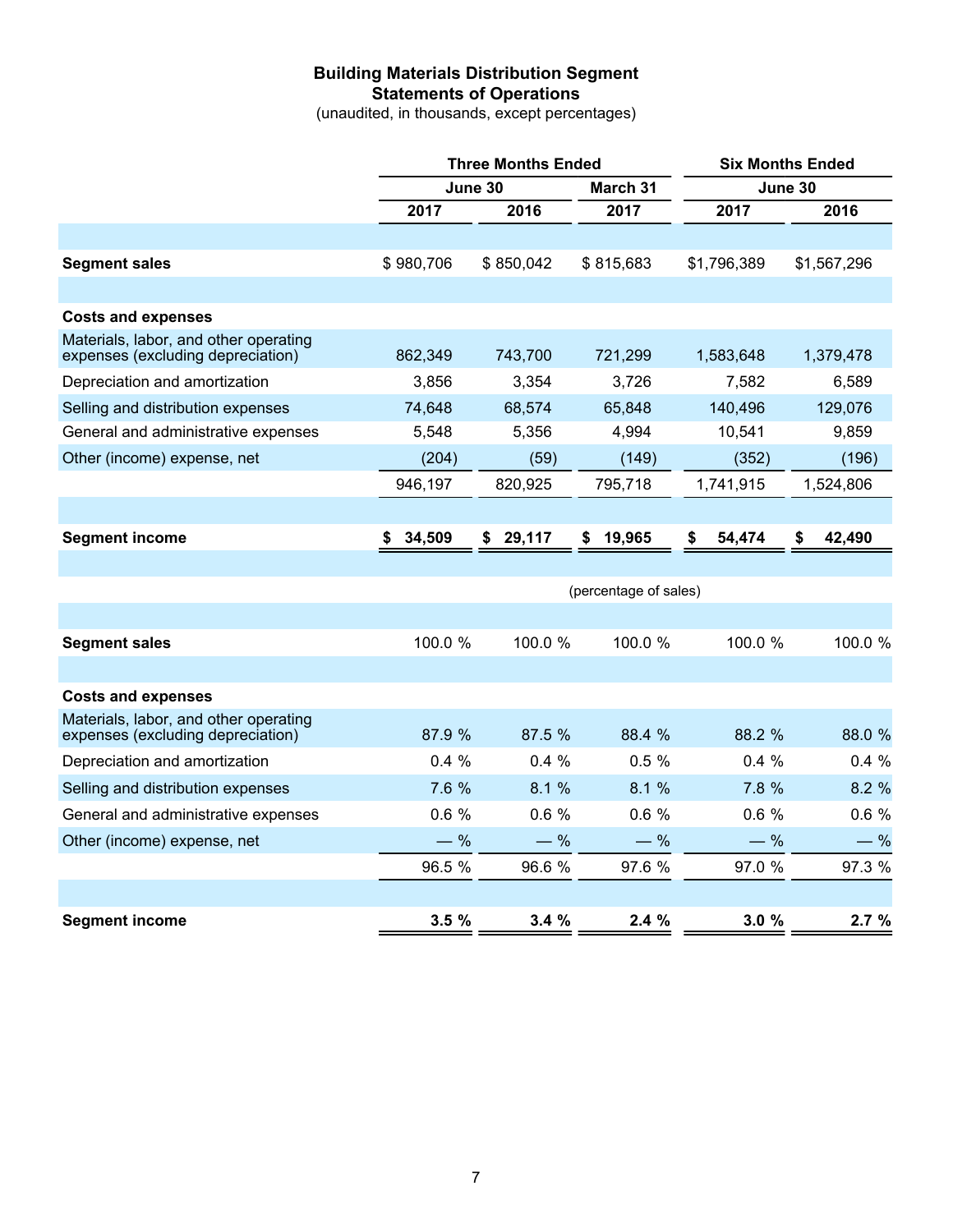### **Segment Information**

(unaudited, in thousands)

|                                        |               | <b>Three Months Ended</b> |             |                |            | <b>Six Months Ended</b> |             |               |             |
|----------------------------------------|---------------|---------------------------|-------------|----------------|------------|-------------------------|-------------|---------------|-------------|
|                                        | June 30       |                           |             |                | March 31,  |                         | June 30     |               |             |
|                                        | 2017          |                           | 2016        |                | 2017       |                         | 2017        |               | 2016        |
| <b>Segment sales</b>                   |               |                           |             |                |            |                         |             |               |             |
| <b>Wood Products</b>                   | \$<br>350,277 | \$.                       | 346,358     | \$             | 325,657    | \$                      | 675,934     | \$            | 649,815     |
| <b>Building Materials Distribution</b> | 980,706       |                           | 850,042     |                | 815,683    |                         | 1,796,389   |               | 1,567,296   |
| Intersegment eliminations and other    | (192, 044)    |                           | (152, 627)  |                | (166, 897) |                         | (358, 941)  |               | (292, 643)  |
| Total net sales                        | \$1,138,939   |                           | \$1,043,773 | \$             | 974,443    |                         | \$2,113,382 |               | \$1,924,468 |
|                                        |               |                           |             |                |            |                         |             |               |             |
| <b>Segment income</b>                  |               |                           |             |                |            |                         |             |               |             |
| <b>Wood Products</b>                   | \$<br>15,395  | \$                        | 16,309      | \$             | 7,388      | \$                      | 22,783      | \$            | 22,194      |
| <b>Building Materials Distribution</b> | 34,509        |                           | 29,117      |                | 19,965     |                         | 54,474      |               | 42,490      |
| Total segment income                   | 49,904        |                           | 45,426      |                | 27,353     |                         | 77,257      |               | 64,684      |
| Unallocated corporate and other        | (7, 455)      |                           | (7, 559)    |                | (6, 259)   |                         | (13, 714)   |               | (13, 412)   |
| Income from operations                 | 42,449        | S                         | 37,867      | \$             | 21,094     | S                       | 63,543      | S             | 51,272      |
|                                        |               |                           |             |                |            |                         |             |               |             |
| Segment EBITDA (a)                     |               |                           |             |                |            |                         |             |               |             |
| <b>Wood Products</b>                   | \$<br>30,659  | $\boldsymbol{\mathsf{s}}$ | 31,078      | $\mathfrak{F}$ | 22,539     | \$                      | 53,198      | $\frac{2}{3}$ | 48,597      |
| <b>Building Materials Distribution</b> | 38,365        |                           | 32,471      |                | 23,691     |                         | 62,056      |               | 49,079      |

See accompanying summary notes to consolidated financial statements and segment information.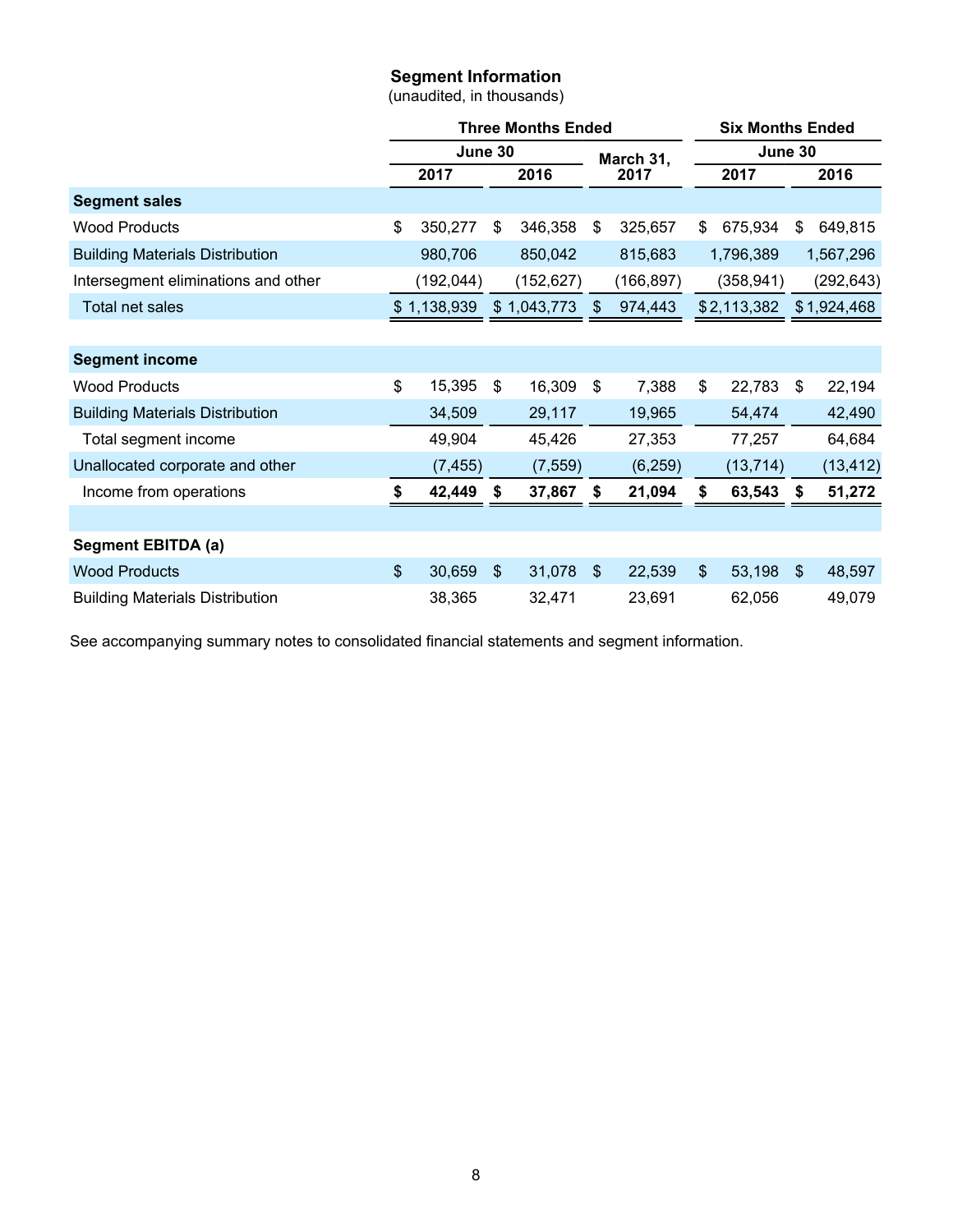#### **Boise Cascade Company Consolidated Balance Sheets**

(unaudited, in thousands)

|                                             | <b>June 30,</b><br>2017 | December 31,<br>2016 |           |  |  |
|---------------------------------------------|-------------------------|----------------------|-----------|--|--|
| <b>ASSETS</b>                               |                         |                      |           |  |  |
|                                             |                         |                      |           |  |  |
| <b>Current</b>                              |                         |                      |           |  |  |
| Cash and cash equivalents                   | \$<br>104,713           | \$                   | 103,978   |  |  |
| <b>Receivables</b>                          |                         |                      |           |  |  |
| Trade, less allowances of \$915 and \$1,459 | 312,368                 |                      | 199,191   |  |  |
| <b>Related parties</b>                      | 464                     |                      | 506       |  |  |
| Other                                       | 9,348                   |                      | 10,952    |  |  |
| Inventories                                 | 490,711                 |                      | 433,451   |  |  |
| Prepaid expenses and other                  | 11,655                  |                      | 12,381    |  |  |
| <b>Total current assets</b>                 | 929,259                 |                      | 760,459   |  |  |
|                                             |                         |                      |           |  |  |
| Property and equipment, net                 | 556,484                 |                      | 568,702   |  |  |
| Timber deposits                             | 17,370                  |                      | 14,901    |  |  |
| Goodwill                                    | 55,433                  |                      | 55,433    |  |  |
| Intangible assets, net                      | 15,446                  |                      | 15,547    |  |  |
| Deferred income taxes                       | 8,634                   |                      | 8,840     |  |  |
| Other assets                                | 13,463                  |                      | 15,315    |  |  |
| <b>Total assets</b>                         | \$<br>1,596,089         | \$                   | 1,439,197 |  |  |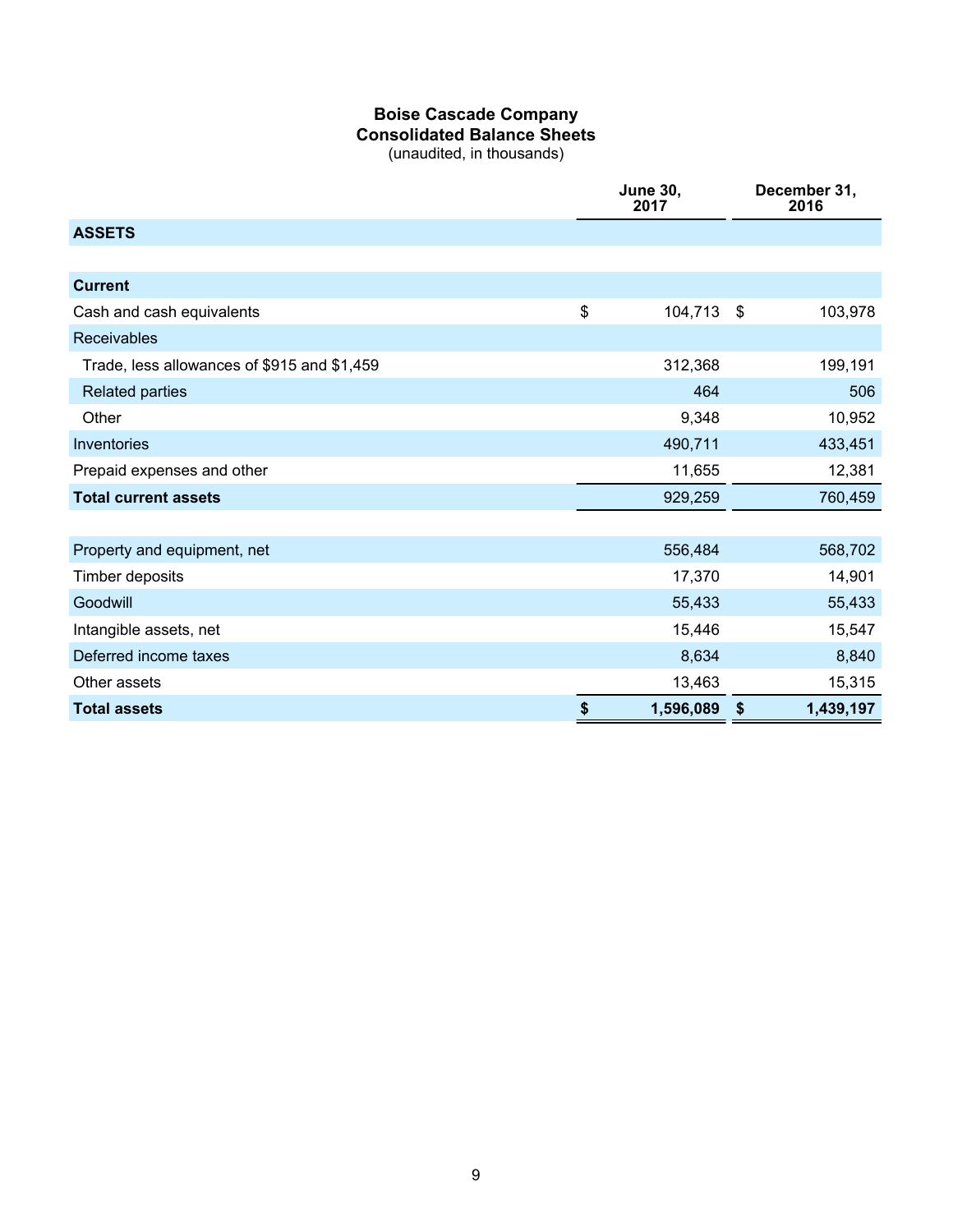### **Boise Cascade Company Consolidated Balance Sheets (continued)**

(unaudited, in thousands, except per-share data)

|                                                                                                                       | <b>June 30,</b><br>2017 |            |               | December 31,<br>2016 |  |  |  |
|-----------------------------------------------------------------------------------------------------------------------|-------------------------|------------|---------------|----------------------|--|--|--|
| <b>LIABILITIES AND STOCKHOLDERS' EQUITY</b>                                                                           |                         |            |               |                      |  |  |  |
|                                                                                                                       |                         |            |               |                      |  |  |  |
| <b>Current</b>                                                                                                        |                         |            |               |                      |  |  |  |
| Accounts payable                                                                                                      |                         |            |               |                      |  |  |  |
| <b>Trade</b>                                                                                                          | $\sqrt[6]{\frac{1}{2}}$ | 294,039    | $\sqrt[6]{3}$ | 194,010              |  |  |  |
| <b>Related parties</b>                                                                                                |                         | 2,088      |               | 1,903                |  |  |  |
| <b>Accrued liabilities</b>                                                                                            |                         |            |               |                      |  |  |  |
| Compensation and benefits                                                                                             |                         | 63,097     |               | 67,752               |  |  |  |
| Interest payable                                                                                                      |                         | 6,794      |               | 6,860                |  |  |  |
| Other                                                                                                                 |                         | 62,641     |               | 42,339               |  |  |  |
| <b>Total current liabilities</b>                                                                                      |                         | 428,659    |               | 312,864              |  |  |  |
|                                                                                                                       |                         |            |               |                      |  |  |  |
| <b>Debt</b>                                                                                                           |                         |            |               |                      |  |  |  |
| Long-term debt                                                                                                        |                         | 438,200    |               | 437,629              |  |  |  |
|                                                                                                                       |                         |            |               |                      |  |  |  |
| <b>Other</b>                                                                                                          |                         |            |               |                      |  |  |  |
| Compensation and benefits                                                                                             |                         | 83,743     |               | 83,164               |  |  |  |
| Deferred income taxes                                                                                                 |                         | 10,919     |               | 6,339                |  |  |  |
| Other long-term liabilities                                                                                           |                         | 20,266     |               | 19,197               |  |  |  |
|                                                                                                                       |                         | 114,928    |               | 108,700              |  |  |  |
|                                                                                                                       |                         |            |               |                      |  |  |  |
| <b>Commitments and contingent liabilities</b>                                                                         |                         |            |               |                      |  |  |  |
|                                                                                                                       |                         |            |               |                      |  |  |  |
| <b>Stockholders' equity</b>                                                                                           |                         |            |               |                      |  |  |  |
| Preferred stock, \$0.01 par value per share; 50,000 shares authorized,<br>no shares issued and outstanding            |                         |            |               |                      |  |  |  |
| Common stock, \$0.01 par value per share; 300,000 shares authorized,<br>43,705 and 43,520 shares issued, respectively |                         | 437        |               | 435                  |  |  |  |
| Treasury Stock, 5,167 shares at cost                                                                                  |                         | (133, 979) |               | (133, 979)           |  |  |  |
| Additional paid-in capital                                                                                            |                         | 517,141    |               | 515,410              |  |  |  |
| Accumulated other comprehensive loss                                                                                  |                         | (82, 517)  |               | (83, 012)            |  |  |  |
| Retained earnings                                                                                                     |                         | 313,220    |               | 281,150              |  |  |  |
| <b>Total stockholders' equity</b>                                                                                     |                         | 614,302    |               | 580,004              |  |  |  |
| Total liabilities and stockholders' equity                                                                            | \$                      | 1,596,089  | - \$          | 1,439,197            |  |  |  |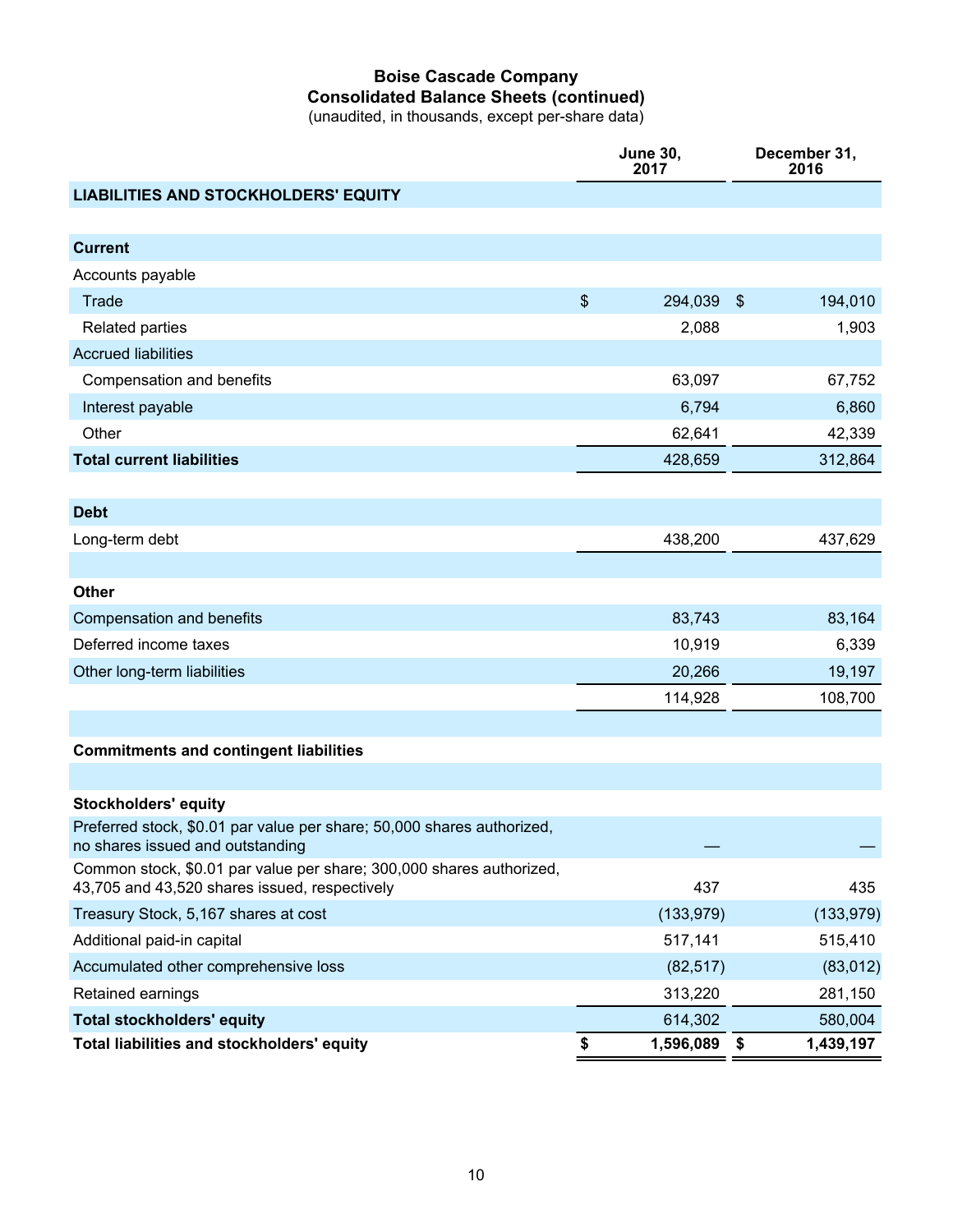### **Boise Cascade Company Consolidated Statements of Cash Flows**

(unaudited, in thousands)

|                                                                   | <b>Six Months Ended</b><br>June 30 |            |               |            |  |
|-------------------------------------------------------------------|------------------------------------|------------|---------------|------------|--|
|                                                                   |                                    | 2017       |               | 2016       |  |
| Cash provided by (used for) operations                            |                                    |            |               |            |  |
| Net income                                                        | \$                                 | 32,174     | \$            | 24,178     |  |
| Items in net income not using (providing) cash                    |                                    |            |               |            |  |
| Depreciation and amortization, including deferred financing costs |                                    |            |               |            |  |
| and other                                                         |                                    | 39,929     |               | 34,661     |  |
| Stock-based compensation                                          |                                    | 4,443      |               | 3,866      |  |
| Pension expense                                                   |                                    | 683        |               | 1,212      |  |
| Deferred income taxes                                             |                                    | 4,542      |               | 3,901      |  |
| Change in fair value of interest rate swaps                       |                                    | 429        |               | 1,601      |  |
| Other                                                             |                                    | (1,259)    |               | 72         |  |
| Decrease (increase) in working capital, net of acquisitions       |                                    |            |               |            |  |
| Receivables                                                       |                                    | (107, 781) |               | (76, 937)  |  |
| Inventories                                                       |                                    | (57, 260)  |               | (59, 304)  |  |
| Prepaid expenses and other                                        |                                    | (3,960)    |               | (4,508)    |  |
| Accounts payable and accrued liabilities                          |                                    | 114,908    |               | 96,403     |  |
| Pension contributions                                             |                                    | (1, 145)   |               | (2,778)    |  |
| Income taxes payable                                              |                                    | 7,063      |               | 18,696     |  |
| Other                                                             |                                    | (1,288)    |               | 4,955      |  |
| Net cash provided by operations                                   |                                    | 31,478     |               | 46,018     |  |
| Cash provided by (used for) investment                            |                                    |            |               |            |  |
| Expenditures for property and equipment                           |                                    | (29, 551)  |               | (35, 101)  |  |
| Acquisitions of businesses and facilities                         |                                    |            |               | (215,900)  |  |
| Proceeds from sales of assets and other                           |                                    | 1,840      |               | 255        |  |
| Net cash used for investment                                      |                                    | (27, 711)  |               | (250, 746) |  |
| Cash provided by (used for) financing                             |                                    |            |               |            |  |
| Borrowings of long-term debt, including revolving credit facility |                                    | 366,400    |               | 352,700    |  |
| Payments on long-term debt, including revolving credit facility   |                                    | (366, 400) |               | (232, 700) |  |
| Treasury stock purchased                                          |                                    |            |               | (2,632)    |  |
| Financing costs                                                   |                                    | (25)       |               | (543)      |  |
| Tax withholding payments on stock-based awards                    |                                    | (2,901)    |               | (383)      |  |
| Other                                                             |                                    | (106)      |               | (121)      |  |
| Net cash provided by (used for) financing                         |                                    | (3,032)    |               | 116,321    |  |
| Net increase (decrease) in cash and cash equivalents              |                                    | 735        |               | (88, 407)  |  |
| Balance at beginning of the period                                |                                    | 103,978    |               | 184,496    |  |
| <b>Balance at end of the period</b>                               | \$                                 | 104,713    | $\sqrt[6]{3}$ | 96,089     |  |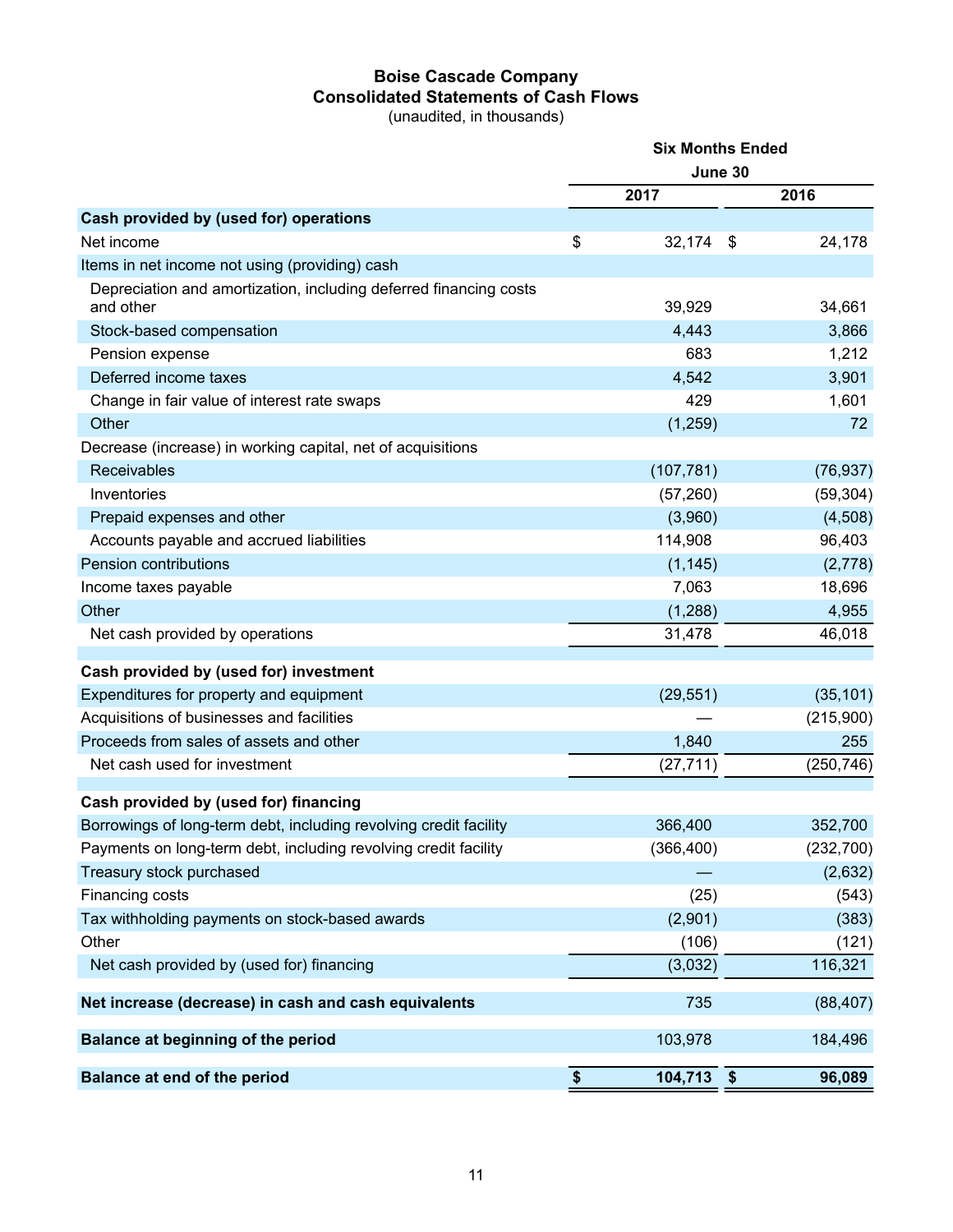#### **Summary Notes to Consolidated Financial Statements and Segment Information**

The Consolidated Statements of Operations, Segment Statements of Operations, Consolidated Balance Sheets, Consolidated Statements of Cash Flows, and Segment Information presented herein do not include the notes accompanying the Company's Consolidated Financial Statements and should be read in conjunction with the Company's 2016 Form 10-K and the Company's other filings with the Securities and Exchange Commission. Net income for all periods presented involved estimates and accruals.

(a) EBITDA represents income before interest (interest expense and interest income), income taxes, and depreciation and amortization. Additionally, we disclose Adjusted EBITDA, which further adjusts EBITDA to exclude the change in fair value of interest rate swaps and loss on extinguishment of debt. The following table reconciles net income to EBITDA and Adjusted EBITDA for the three months ended June 30, 2017 and 2016, and March 31, 2017, and the six months ended June 30, 2017 and 2016 :

|                                                |    |                           |         | <b>Three Months Ended</b> |    | <b>Six Months Ended</b> |    |         |    |        |  |      |
|------------------------------------------------|----|---------------------------|---------|---------------------------|----|-------------------------|----|---------|----|--------|--|------|
|                                                |    |                           | June 30 |                           |    | March 31,               |    | June 30 |    |        |  |      |
|                                                |    | 2017                      |         |                           |    | 2016                    |    | 2017    |    | 2017   |  | 2016 |
|                                                |    | (unaudited, in thousands) |         |                           |    |                         |    |         |    |        |  |      |
| Net income                                     | \$ | 22,154                    | \$      | 19,228                    | \$ | 10,020                  | \$ | 32.174  | -S | 24,178 |  |      |
| Interest expense                               |    | 6,491                     |         | 6.427                     |    | 6,364                   |    | 12,855  |    | 12,229 |  |      |
| Interest income                                |    | (54)                      |         | (27)                      |    | (33)                    |    | (87)    |    | (176)  |  |      |
| Income tax provision                           |    | 13.147                    |         | 10,735                    |    | 5,066                   |    | 18,213  |    | 13,666 |  |      |
| Depreciation and amortization                  |    | 19,601                    |         | 18,552                    |    | 19,344                  |    | 38,945  |    | 33,790 |  |      |
| <b>EBITDA</b>                                  |    | 61,339                    |         | 54,915                    |    | 40,761                  |    | 102,100 |    | 83,687 |  |      |
| Change in fair value of interest rate<br>swaps |    | 724                       |         | 1,532                     |    | (295)                   |    | 429     |    | 1,601  |  |      |
| <b>Adjusted EBITDA</b>                         | \$ | 62,063                    |         | 56,447                    |    | 40,466                  |    | 102,529 | S  | 85,288 |  |      |